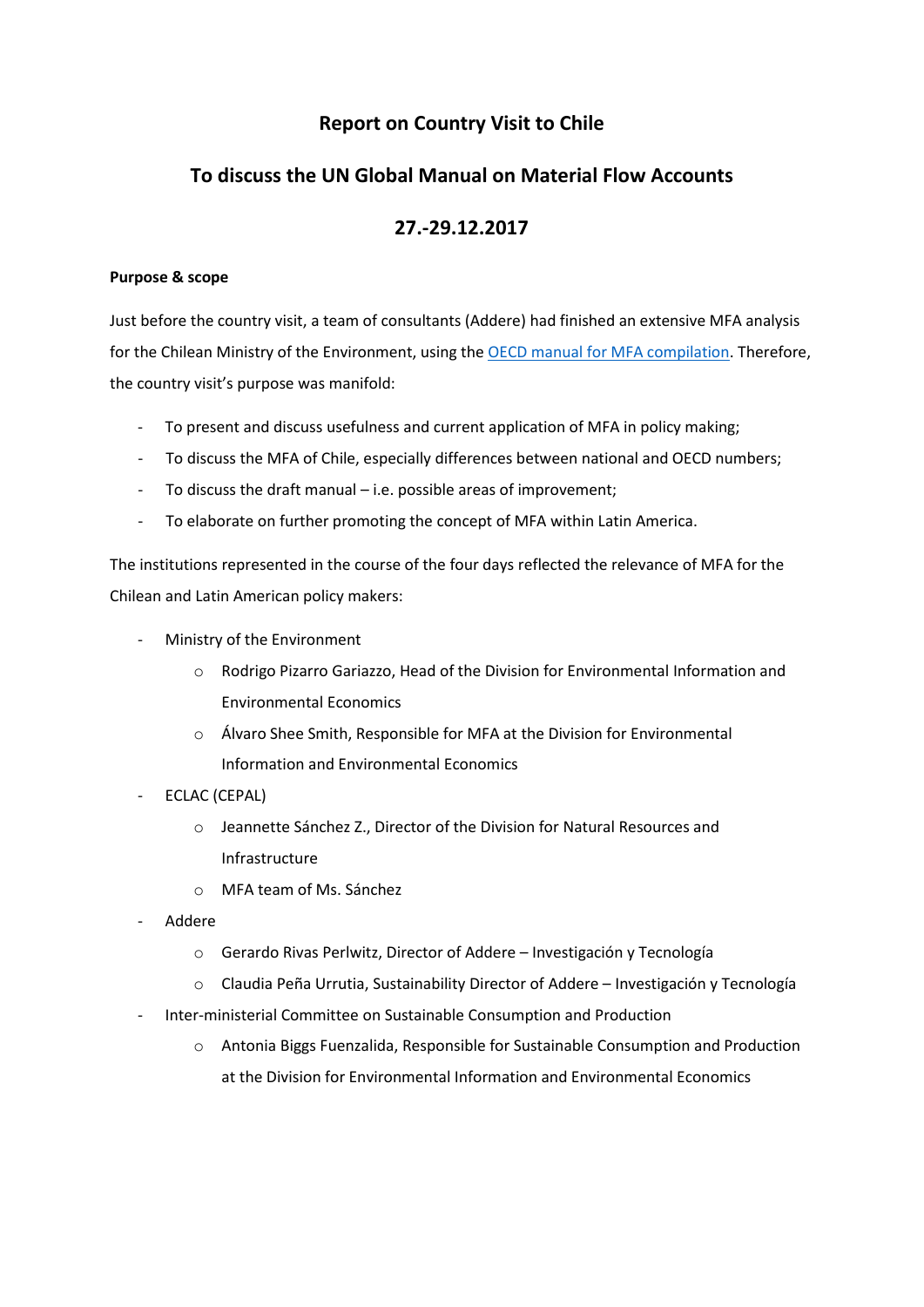## **Agenda**

To achieve the different purposes, the following agenda was followed:

### Day 1, Monday, 27 November 2017:

### 10.00 – 13.00 Morning

- General meeting with the Division of Information and Environmental Economics. Ministry of the Environment (San Martín 73, 8th floor, auditorium).
	- o Exchange about current work and ongoing processes
	- o Introduction to UN Environment's MFA and SDG agenda
	- o Refinement of the agenda of the next 2.5 days

## 15.00 – 18.00 Afternoon

- Meeting with Ministry of the Environment, Central Bank, ECLAC, Addere. Ministry of the Environment (San Martín 73, 8<sup>th</sup> floor, auditorium)
	- o Manual approach
		- **Purpose of the manual and its translation into the manual structure**
	- o Unclear sections
		- **If all identification of areas/sub-chapters in the manual which are unclear or need** some refinement
	- o Implementation of specific areas
		- **Discussion of specific areas where different approaches are possible and** analysis with national experiences
	- o Identification of differences between Chilean MFA and the global dataset

## Day 2, Tuesday, 28 November 2017:

### 9.30-11.00 Morning

- Sustainable Consumption and Production (SCP) Interministerial Committee Meeting (9:30 - 12:30 hrs., Hotel Galerías, San Antonio 65, 13<sup>th</sup> floor).

### 15:00-18:00 Afternoon

- Open seminar with Ministry of the Environment, Central Bank, ECLAC, Addere, and interested members of the interministerial Committee of SCP. Ministry of the Environment (San Martín 73, 8th floor, auditorium)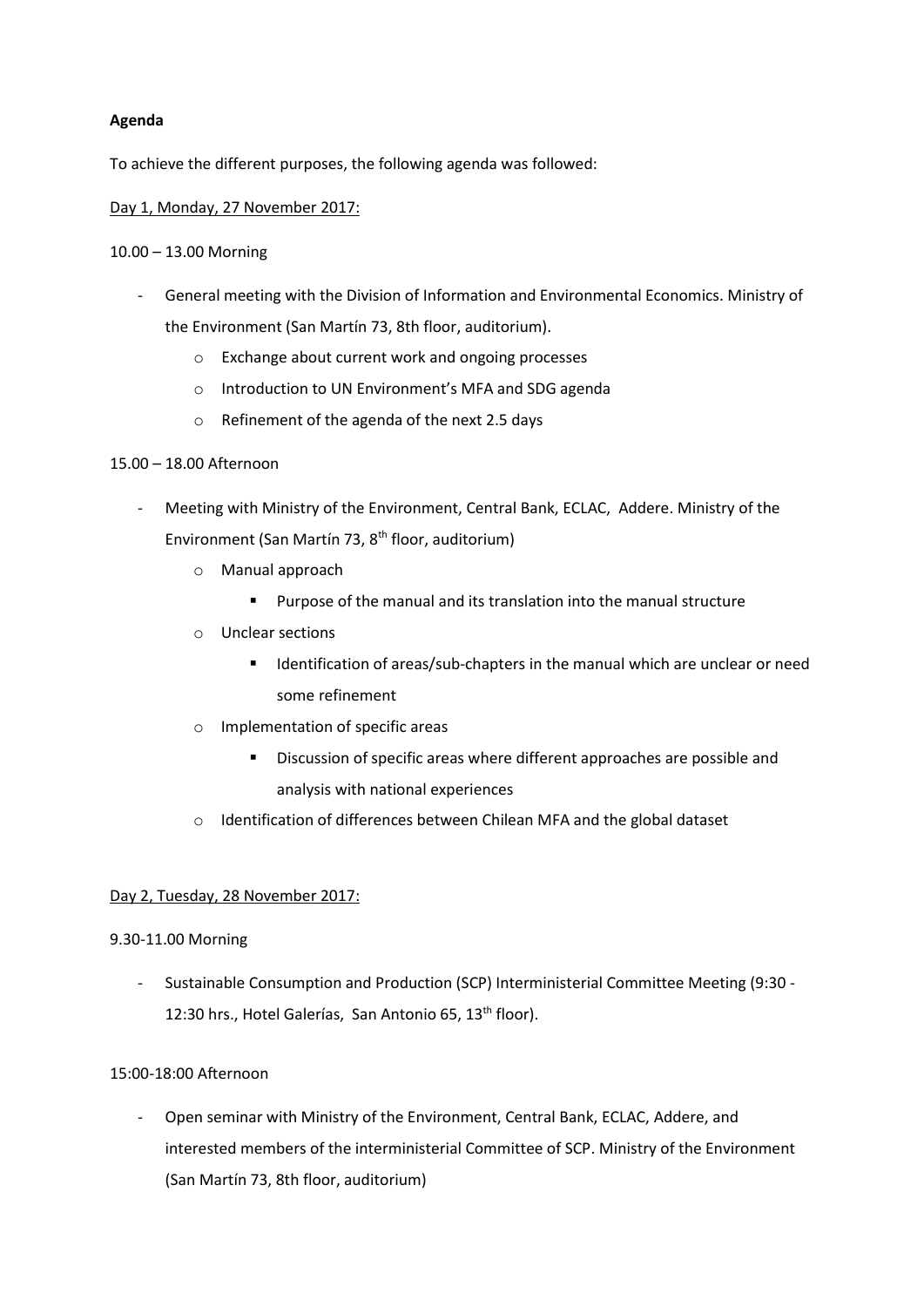- o Material Flow Accounting and the UN Manual in the context of the Sustainable Development Goals
- o Presentation of the Work of the UN Environment International Resource Panel
- o Presentation of the Works in Chile/Vienna in the context of MFA the Sustainable Development Goals

## Day 3, 29 November 2017:

## 9.30- 13.00 Morning

- Continuation of Monday afternoon meeting with Ministry of the Environment, Central Bank, ECLAC, Addere. Ministry of the Environment (San Martín 73, 8th floor, auditorium)
	- o Implementation of specific areas
		- **Discussion of specific areas where different approaches are possible and** analysis with national experiences
	- o Identification of differences between Chilean MFA and the global dataset
	- o Exploration of next steps and open issues

15.00 – 18.00 Afternoon (If necessary). Ministry of the Environment (San Martín 73, 8th floor, auditorium)

- Meeting with CEPAL: MFA and Environmental accounts in Chile and Latin America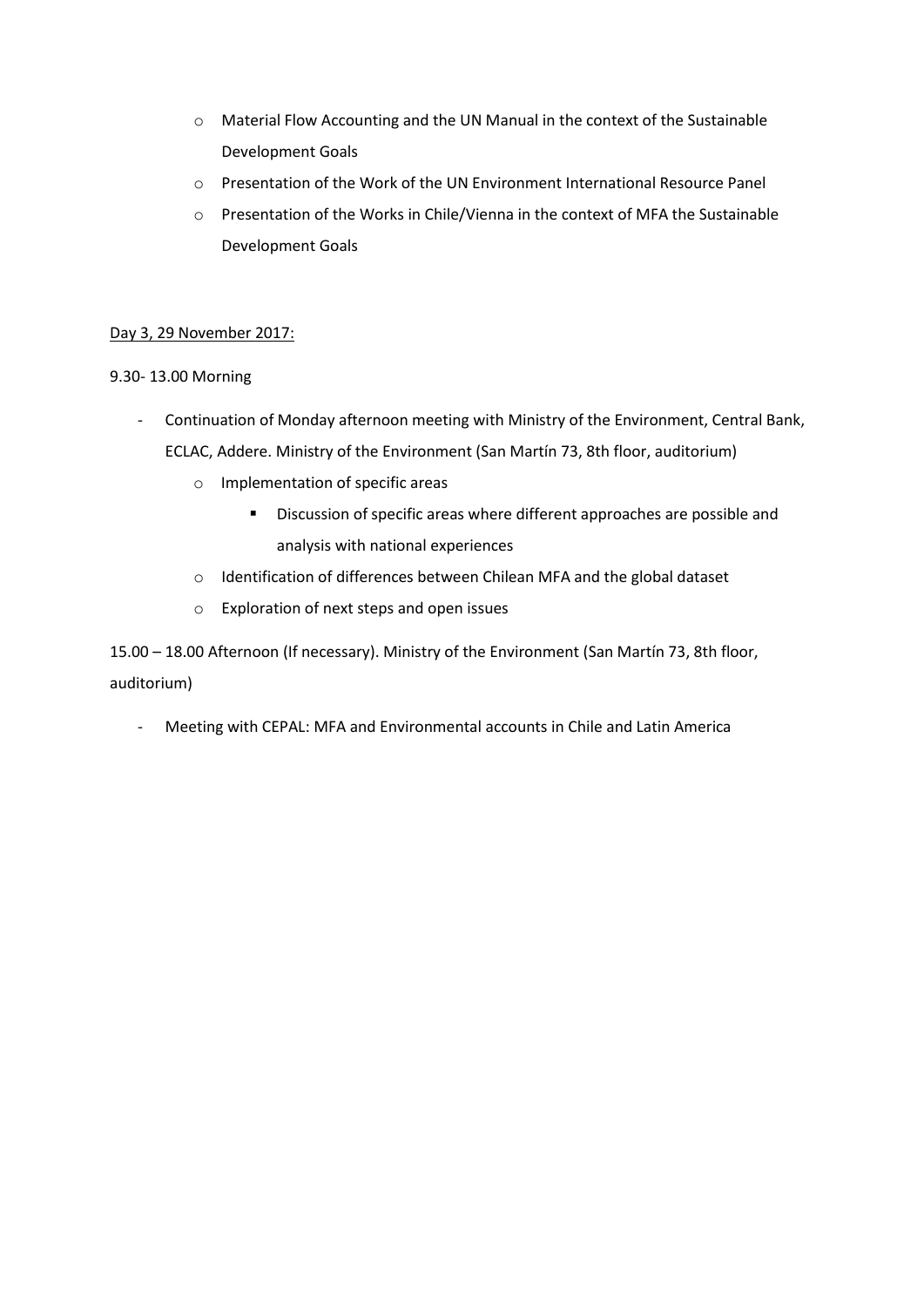#### **Outcomes**

After four intense days in Santiago de Chile (for availability reasons on the fourth day a meeting with Addere was scheduled) the résumé of the issues achieved and discussed is purely positive. As anticipated, the Chilean case study was somewhat different to other countries, due to the long lasting expertise with regard to MFA. Álvaro Shee, the technician in charge, indicated correctly that when the manual team representative, Stephan Lutter, gave a presentation on MFA seven years ago, the interest was still rather low, but it initiated a process of setting up comprehensive MFA accounts within the ministry of Environment.

As mentioned earlier, Chile just before the country visit finished a project on a full-fletched MFA building upon the OECD MFA manual and containing all relevant parts:

- **Extraction**
- **Trade**
- DPO
- **Footprints**

The big advantage of the situation in Chile is that Chilean statistics are of very high quality and very comprehensive. So, many of the average coefficients in the manual can be replaced by national data, e.g.:

- number of heads of animals, which is where there is the largest discrepancy in comparison with the FAO, for instance, who reports way too many sheep (estimated number);
- coefficients on fodder requirement per different stages of development;
- very detailed mining data reported officially and easily accessible; this level of detail hasn't been applied yet – except for the case of copper;
- and very accurate data on construction minerals

The three days consisted of comparing approaches, presenting details of the manual and the manual team's work, as well as looking at differences between Chilean data and OECD data.

With regard to the draft manual, the Chilean team provided the following suggestions, which are very valuable for the further proceeding:

- Technically the Eurostat/OECD manuals include everything, so the UN Manual should add both methodological developments and a more hands-on approach regarding how to apply the manual.
- It should be made very clear why we should do MFA right at the beginning